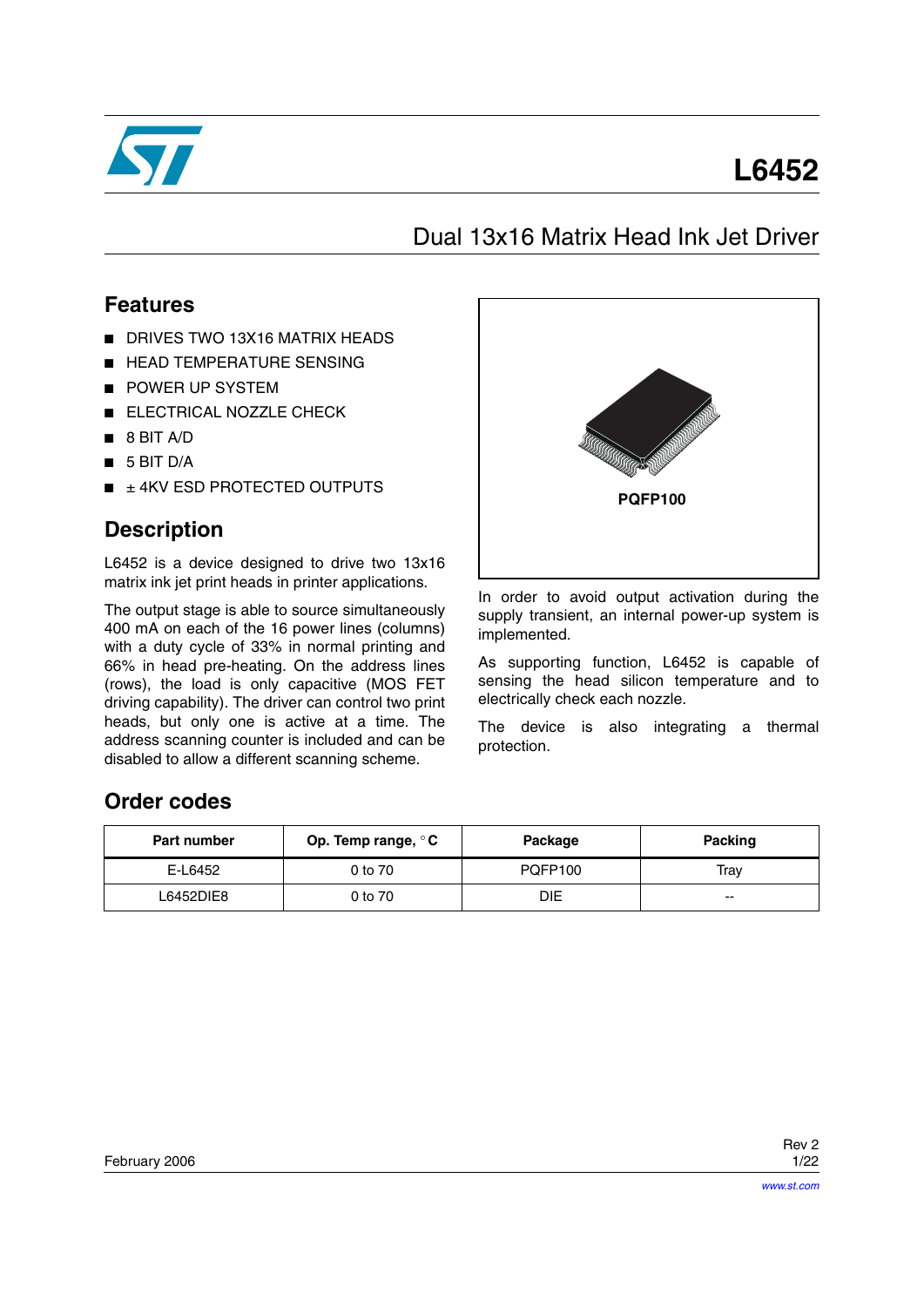# **Contents**

| $\mathbf{1}$   |     |                                         |
|----------------|-----|-----------------------------------------|
| $\overline{2}$ |     |                                         |
| 3              |     |                                         |
|                | 3.1 |                                         |
|                | 3.2 |                                         |
|                | 3.3 |                                         |
|                | 3.4 |                                         |
| $\overline{4}$ |     | Print Head Temperature Control Part  14 |
|                | 4.1 |                                         |
|                | 4.2 |                                         |
| 5              |     |                                         |
| 6              |     |                                         |

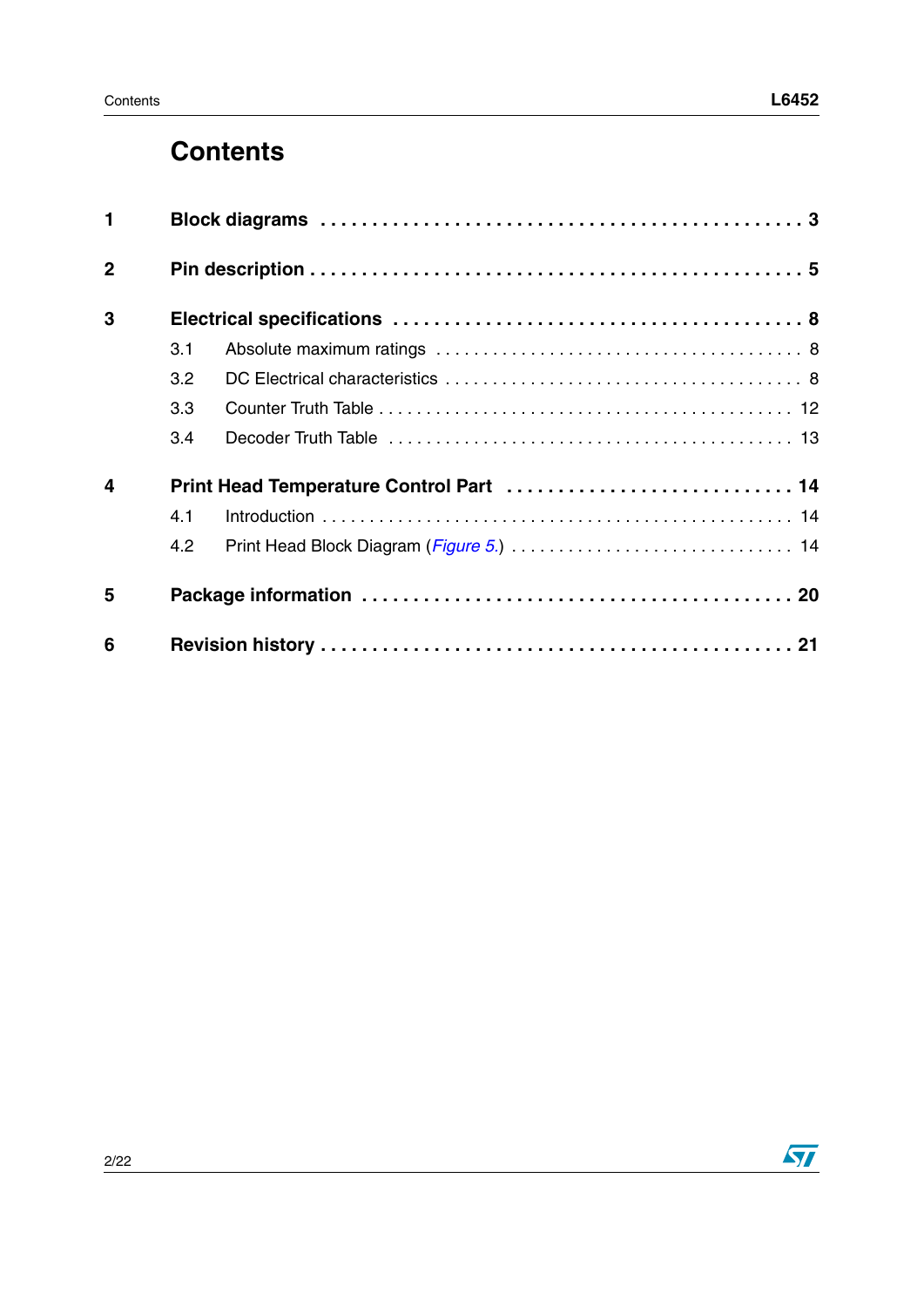# <span id="page-2-0"></span>**1 Block diagrams**







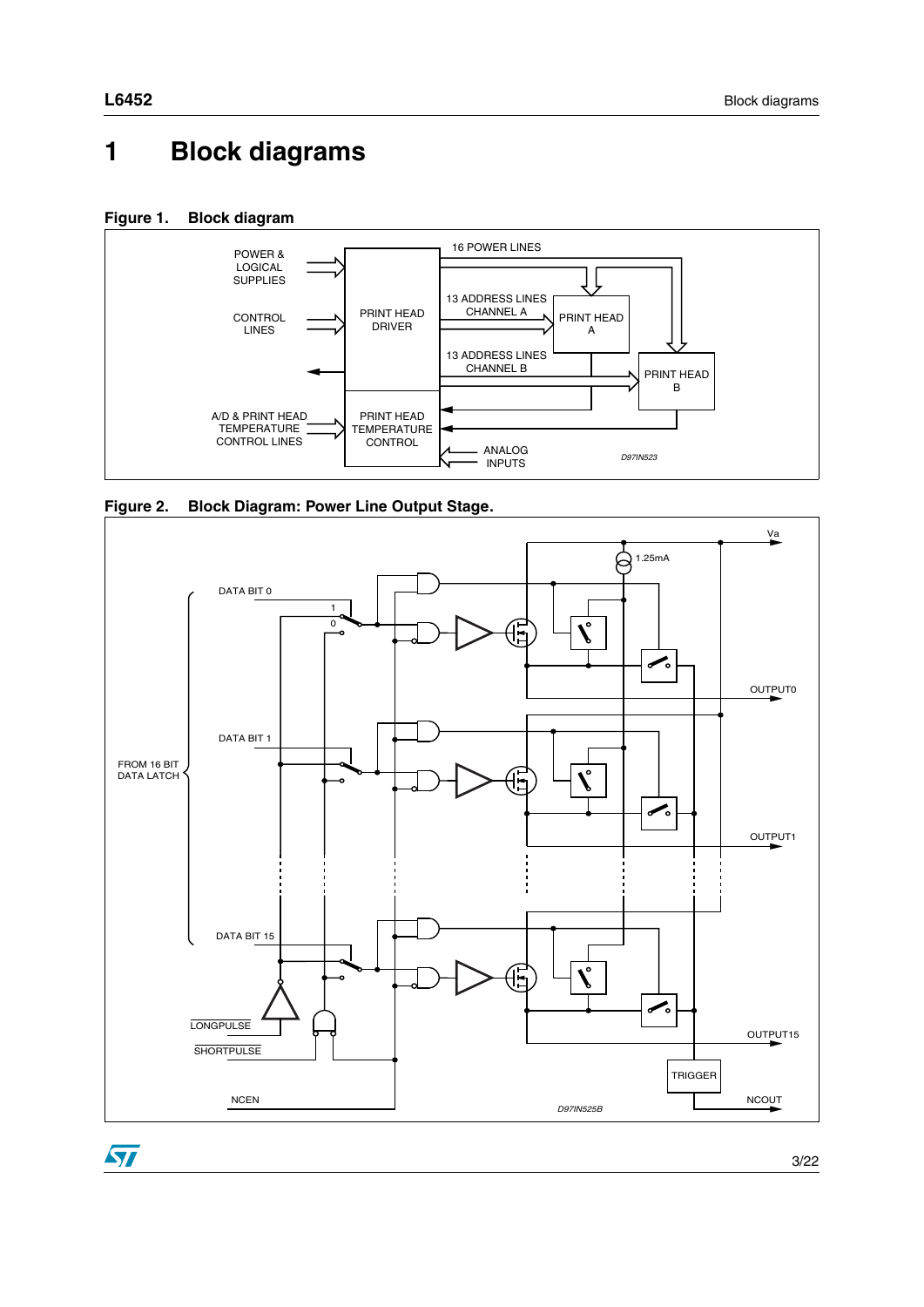

**Figure 3. Block Diagram: Nozzle activation part**

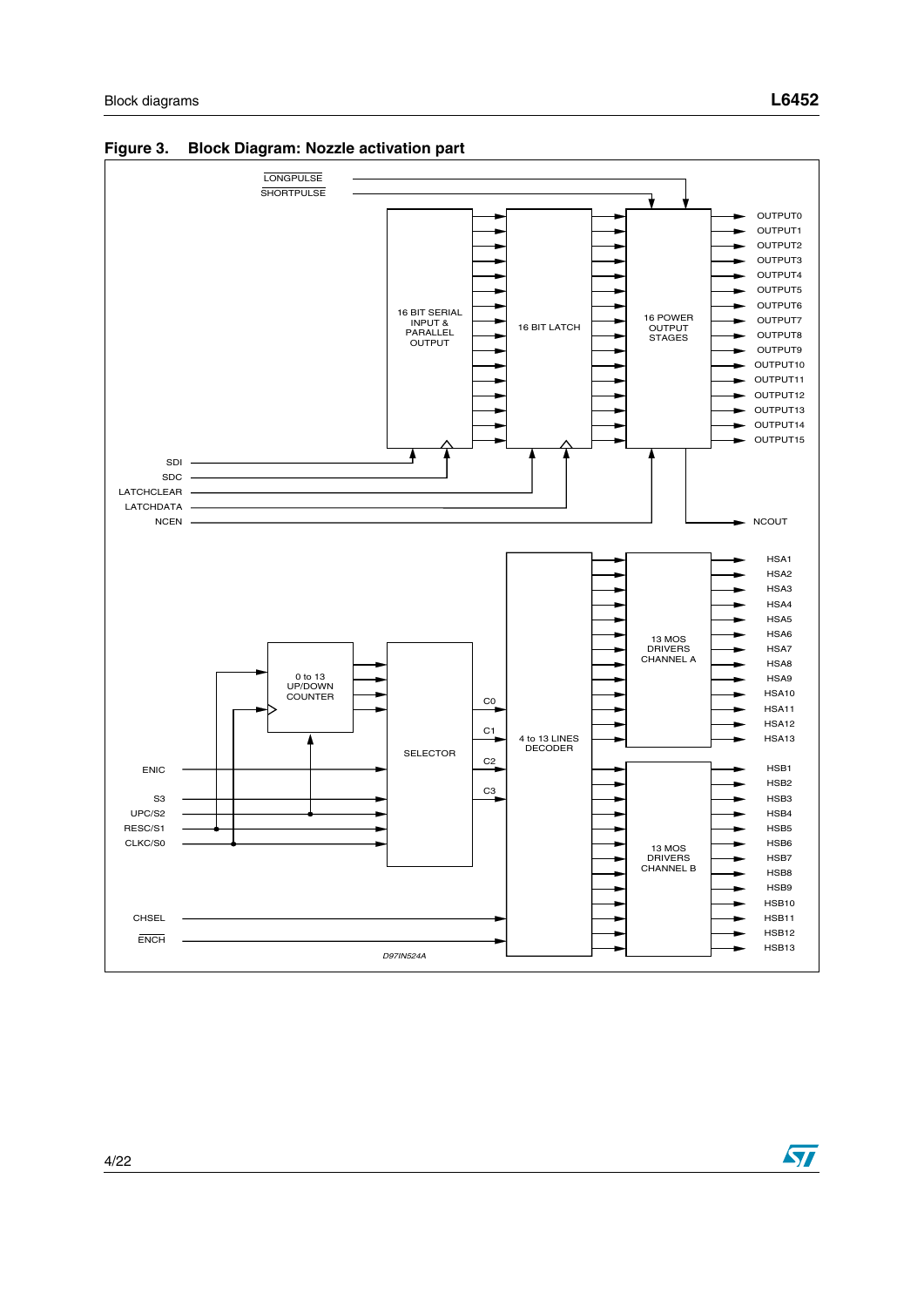# <span id="page-4-0"></span>**2 Pin description**

**Figure 4. Pin connection (Top view)**



<span id="page-4-1"></span>

| Pin #                                                                 | <b>Name</b>    | <b>Function</b>                                                                                                                  |
|-----------------------------------------------------------------------|----------------|----------------------------------------------------------------------------------------------------------------------------------|
|                                                                       | <b>CRIatch</b> | A rising edge transfer the information from CR shift register into the<br>control register latching the data on the falling edge |
| 2, 5, 6, 8, 9,<br>11, 12, 14,<br>16, 18, 19,<br>21, 22, 24,<br>25, 28 | Output150      | High side DMOS outputs. To be active, ShortPulse and/or LongPulse<br>and NcEn must have a low level                              |

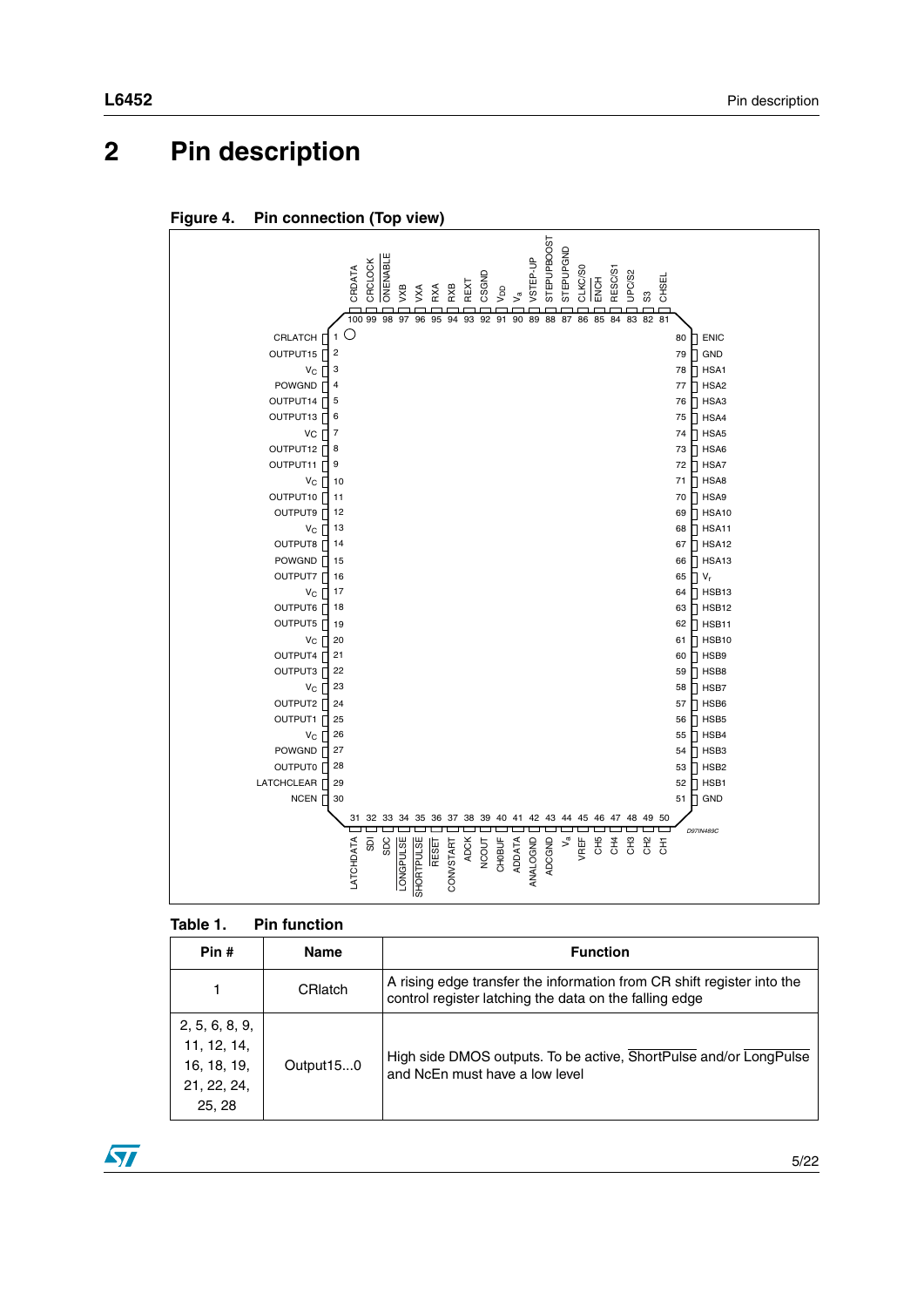| Pin#                               | Name              | <b>Function</b>                                                                                                                                                                                                                                                                     |  |
|------------------------------------|-------------------|-------------------------------------------------------------------------------------------------------------------------------------------------------------------------------------------------------------------------------------------------------------------------------------|--|
| 3, 7, 10, 13,<br>17, 20, 23,<br>26 | Vc                | <b>Outputs Power Supply</b>                                                                                                                                                                                                                                                         |  |
| 4, 15, 27,<br>51, 79, 92           | <b>GND</b>        | logic and power ground                                                                                                                                                                                                                                                              |  |
| 29                                 | LatchClear        | A high level resets all bit in the latch                                                                                                                                                                                                                                            |  |
| 30                                 | NcEn              | A high level enables the internal current sources and disables all<br>DMOS outputs. To be active, the internal current sources must have<br>their corresponding bit set in the 16 bit latch and LongPulse must be<br>set to low level. This function is called Nozzle Check Enable. |  |
| 31                                 | LatchData         | A rising edge latches the 16 bit stored in the shift register in the 16 bit<br>latch                                                                                                                                                                                                |  |
| 32                                 | <b>SDI</b>        | Serial data input of the shift register                                                                                                                                                                                                                                             |  |
| 33                                 | <b>SDC</b>        | The data bit presented to the SDI pin is stored into the register on the<br>rising edge of this pin                                                                                                                                                                                 |  |
| 34                                 | <b>LongPulse</b>  | A low level activates all outputs having their corresponding bit in the<br>16 bit latch set (this pin has an internal pull-up resistor)                                                                                                                                             |  |
| 35                                 | <b>ShortPulse</b> | A low level activates all outputs having their corresponding bit in the<br>16 bit latch reset (this pin has an internal pull-up resistor)                                                                                                                                           |  |
| 36                                 | Reset             | A low level disables all functions and clears all registers                                                                                                                                                                                                                         |  |
| 37                                 | ConvStart         | A high level enables the A/D to start the new conversion                                                                                                                                                                                                                            |  |
| 38                                 | <b>ADCK</b>       | A/D clock signal; the ADDATA signal are valid on the falling edge of<br>this pin                                                                                                                                                                                                    |  |
| 39                                 | <b>NCOut</b>      | If NcEn is high this output provides a high level when the open load is<br>detected on the output. If NcEn is low this output provides a high level<br>when a short circuit is detected on HSA/B output                                                                             |  |
| 40                                 | CH0buf            | Analog output signal (CH0 buffered)                                                                                                                                                                                                                                                 |  |
| 41                                 | <b>ADDATA</b>     | A/D serial data output                                                                                                                                                                                                                                                              |  |
| 42                                 | AnalogGND         | Analog ground connection                                                                                                                                                                                                                                                            |  |
| 43                                 | <b>ADCGND</b>     | Ground of internal ADC                                                                                                                                                                                                                                                              |  |
| 44, 90                             | Va                | Power supply                                                                                                                                                                                                                                                                        |  |
| 45                                 | Vref              | Reference voltage generator                                                                                                                                                                                                                                                         |  |
| 46 to 50                           | CH5CH1            | A/D input signals                                                                                                                                                                                                                                                                   |  |
| 52 to 64                           | HSB1HSB13         | Head selector address output channel B                                                                                                                                                                                                                                              |  |
| 65                                 | Vr                | <b>Head Select Power Supply</b>                                                                                                                                                                                                                                                     |  |
| 66 to 78                           | HSA13HSA1         | Head selector address output channel A                                                                                                                                                                                                                                              |  |
| 80                                 | EnIC              | Enable Internal Counter:<br>A high level enables the counter and the internal decoder will activate<br>of the HSx outputs according to the counter's outputs. Signal S0<br>becomes CIkC and S1 becomes ResC                                                                         |  |

**Table 1.** Pin function - continued

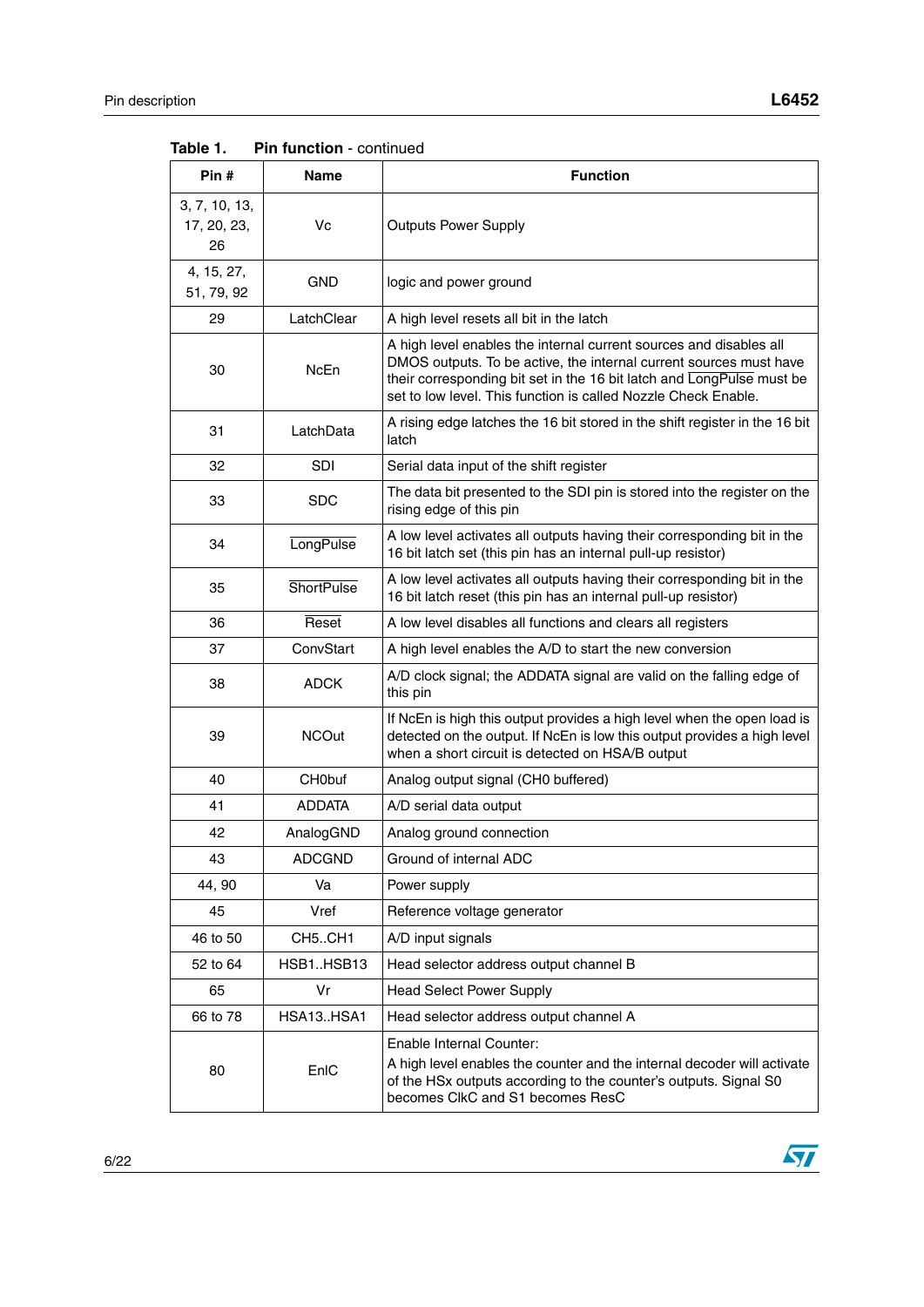| Pin#   | <b>Name</b>    | <b>Function</b>                                                                                                                                      |  |
|--------|----------------|------------------------------------------------------------------------------------------------------------------------------------------------------|--|
| 81     | ChSel          | <b>Channel Select:</b><br>A low level enables channel A and a high level enables channel B                                                           |  |
| 82     | S <sub>3</sub> | Decoder input signals when EnIC is low                                                                                                               |  |
| 83     | UpC/S2         | UpCount/S2:<br>A high level enables the internal counter to up counting. A low level<br>enables down counting depending on EnIC value it becomes S2. |  |
| 84     | ResC/S1        | Reset Count/S1:<br>A low level resets the internal counter depending on EnIC value it<br>becomes S1.                                                 |  |
| 85     | EnCh           | Enable Channel:<br>A low level enables the selected channel (this input has an internal<br>pull up resistor)                                         |  |
| 86     | ClkC/S0        | A high level clocks the internal counter depending on EnIC value it<br>becomes S0.                                                                   |  |
| 87     | StepUpGND      | Ground of step up block                                                                                                                              |  |
| 88     | StepUpBoost    | Boost voltage                                                                                                                                        |  |
| 89     | VstepUp        | Driving voltage of power DMOS stage                                                                                                                  |  |
| 91     | VDD            | 5V logic supply                                                                                                                                      |  |
| 93     | Rext           | An external resistor connected to ground fixes the internal current<br>source value                                                                  |  |
| 94, 95 | RxB, RxA       | Current source outputs                                                                                                                               |  |
| 96, 97 | VxA, VxB       | RxA, RxB voltage after an optional external filter                                                                                                   |  |
| 98     | OnEnable       | A low level enables the current source generator according the A/B<br>and ON/OFF control register bit                                                |  |
| 99     | <b>CRclock</b> | Data on pin CRdata are stored into the register on the rising edge of<br>this pin                                                                    |  |
| 100    | CRdata         | Control register serial data input                                                                                                                   |  |

**Table 1.** Pin function - continued

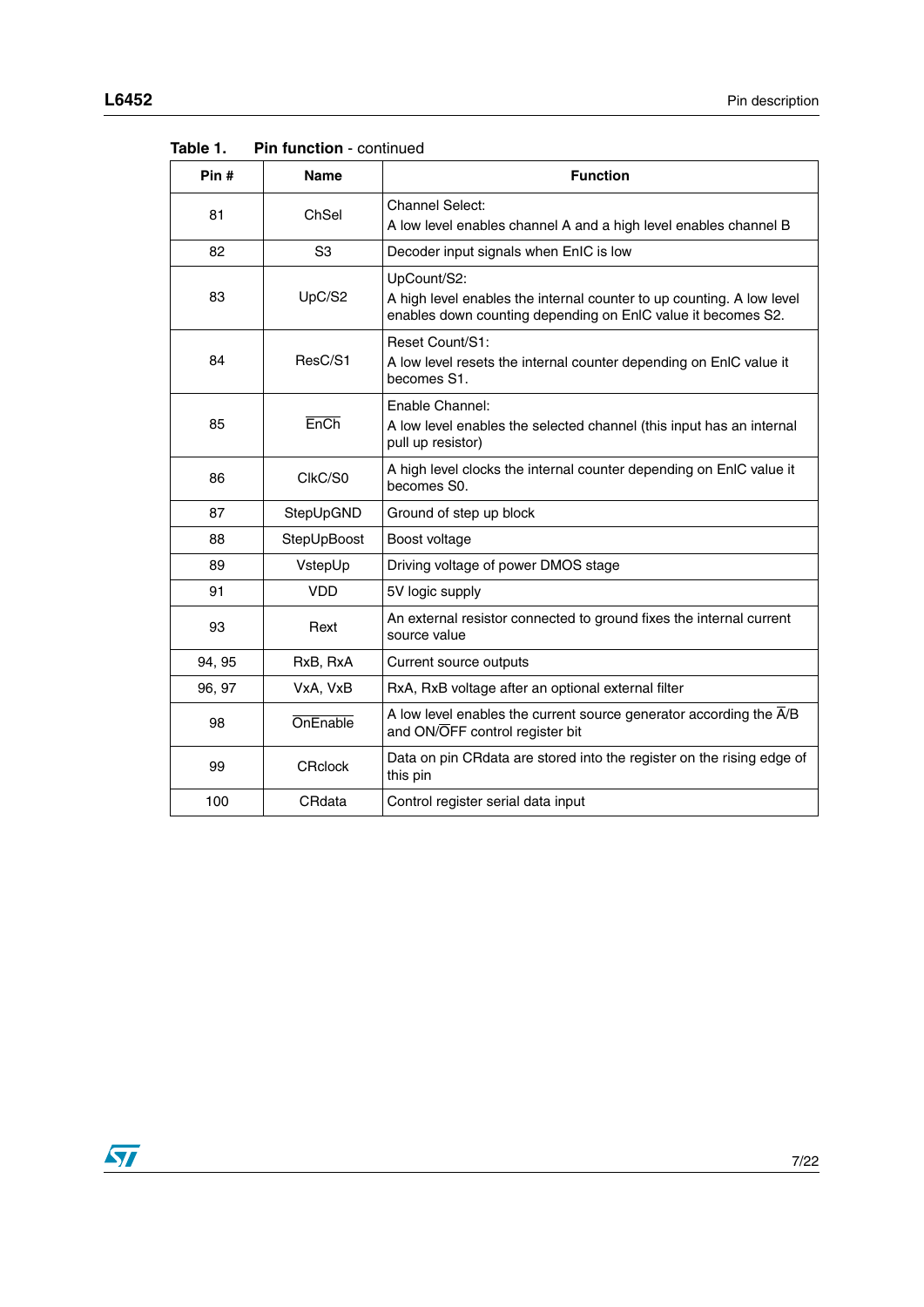# <span id="page-7-0"></span>**3 Electrical specifications**

## <span id="page-7-3"></span><span id="page-7-1"></span>**3.1 Absolute maximum ratings**

| Symbol                    | <b>Parameter</b>                      | <b>Value</b>           | Unit        |
|---------------------------|---------------------------------------|------------------------|-------------|
| $V_c$                     | Power line supply voltage             | 14                     | v           |
| $V_r$                     | Address line supply voltage           | 14                     | V           |
| Va                        | Analog supply voltage                 | 14                     | v           |
| $V_{dd}$                  | Logic supply voltage                  | 6                      | v           |
| $V_{\sf step\_up}$        | Driving voltage of power DMOS stage   | 28                     | v           |
| <b>ESD</b>                | In accordance with IEC 1000-4-2 $(1)$ | ±4                     | kV          |
| $V_{in}$                  | Logic input voltage range             | -0.3 to $V_{dd}$ + 0.3 | v           |
| $I_{\text{out}}$          | Output continuous current             | 0.5                    | A           |
| $T_i$                     | Junction temperature                  | 150                    | $^{\circ}C$ |
| $T_{amb}$                 | Operating temperature range           | 0 to 70                | $^{\circ}C$ |
| $\mathsf{T}_{\text{stg}}$ | Storage temperature range             | $-55$ to 150           | °C          |

### **Table 2. Absolute maximum ratings**

(1) All the pins connected to the pen passed ESD Contact Electrostatic Discharge @ ±4kV (150pF, 330Ohm source).

## <span id="page-7-2"></span>**3.2 DC Electrical characteristics**

### <span id="page-7-4"></span>**Table 3. DC Electrical characteristics (Tj = 25°C)**

| Symbol          | <b>Parameter</b>            | <b>Test Condition</b>                      | Min.        | Typ. | Max. | Unit   |
|-----------------|-----------------------------|--------------------------------------------|-------------|------|------|--------|
| $V_c$           | Power Line Supply voltage   | (1)                                        | 10.5<br>(2) | 11.5 | 12.5 | V      |
| $V_r$           | Address line supply voltage | (1)                                        | 10.5        | 11.5 | 12.5 | $\vee$ |
| $V_{a}$         | Analog supply voltage       | (1)                                        | 10.5        | 11.5 | 12.5 | $\vee$ |
| $V_{dd}$        | Logic supply voltage        |                                            | 4.5         | 5    | 5.5  | V      |
| $I_{\text{cs}}$ | $V_c$ sleep supply current  |                                            |             |      | 1    | mA     |
| $I_{rs}$        | $V_r$ sleep supply current  | $\overline{\text{OnEnable}} = 1$ Reset = 0 |             |      | 0.3  | mA     |
| $I_{\text{as}}$ | $V_a$ sleep supply current  |                                            |             |      | 3    | mA     |
| $I_c$           | $V_c$ supply current        |                                            |             |      | 1.5  | mA     |
| $I_r$           | $V_r$ supply current        |                                            |             |      | 0.6  | mA     |
| ۱a              | $Va$ supply current         | $I_{\text{Rext}} = 3mA$                    |             |      | 13   | mA     |

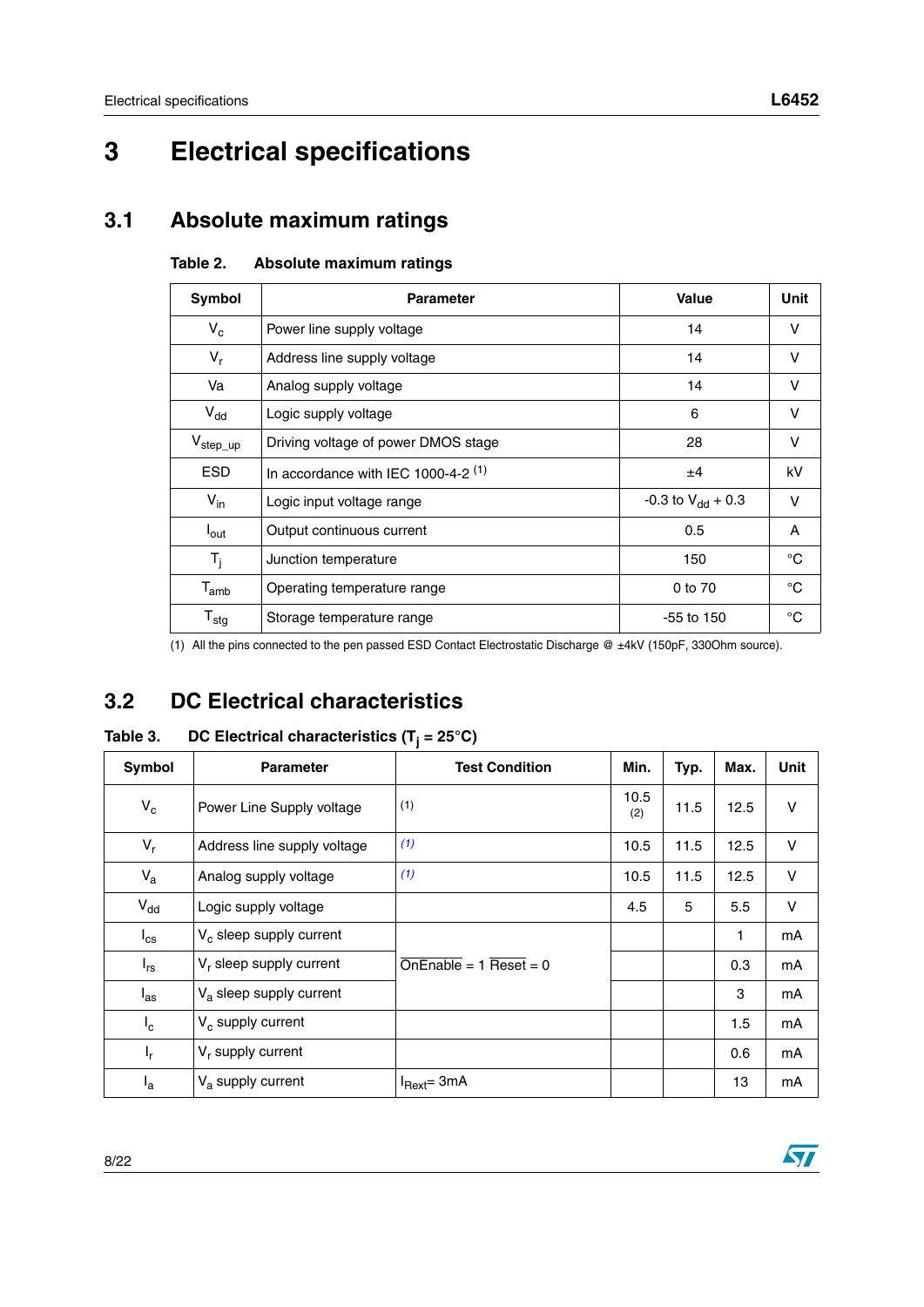| <b>Symbol</b>                    | <b>Parameter</b>                                  | <b>Test Condition</b>                                         | Min.                     | Typ.      | Max.           | Unit       |
|----------------------------------|---------------------------------------------------|---------------------------------------------------------------|--------------------------|-----------|----------------|------------|
| $I_{dd}$                         | V <sub>dd</sub> supply current                    | sleep or normal condition                                     |                          |           | 5              | mA         |
| $V_{ref}$                        | Reference Voltage                                 | $T_{amb} = 5$ to $55^{\circ}$ C                               | 4.85                     | 5         | 5.15           | V          |
| $I_{\text{refext}}$              | Reference current (external)                      |                                                               |                          |           | $\overline{7}$ | mA         |
| $I_{\rm ccs}$                    | Programmed constant current                       | $I_{\text{ccs}} = \frac{V_{\text{ref}}}{2R_{\text{ext}}}$ . 4 |                          | 12        | 13.5           | mA         |
| $\Delta I_{\rm CCS}/I_{\rm CCS}$ | Constant current regulation                       | $V_a = 11V$ T <sub>amb</sub> = 5 to 55°C                      |                          | 0.33      |                | $\%$       |
| V <sub>ampout</sub>              | Output voltage of integrated                      |                                                               | $e^{(3)}$                |           | $Va-1$         | V          |
|                                  | amplifier                                         |                                                               |                          |           |                |            |
| $V_{\text{cm}}$                  | Operating input voltage at pins                   | $V_{ref}$ = 5V g1=1.2 g2 = 3                                  |                          |           | $\overline{7}$ | V          |
|                                  | Vxa and Vxb                                       |                                                               |                          |           |                |            |
| g <sub>1</sub>                   | Amp. A1 Voltage gain                              |                                                               | 1.188                    | 1.2       | 1.212          |            |
| g <sub>2</sub>                   | Amp.A2 Voltage gain                               |                                                               | 2.95                     | 3.02      | 3.10           |            |
| $V_{step-up}$                    | Driving Voltage of power<br><b>DMOS</b>           |                                                               |                          | $Vc + 11$ |                | V          |
| <b>A/D CONVERTER</b>             |                                                   |                                                               |                          |           |                |            |
| $V_{A/D}$ in                     | A/D input voltage                                 | Selected Channel:<br>CH1 to CH5<br>Selected Ch=CH0            | $\mathbf 0$<br>$e^{(3)}$ |           | Vref<br>Vref   | V<br>v     |
| $I_{\text{exch}}$                | A/D input current                                 | Input CH1 to CH5<br>selected or not                           |                          |           | ±1             | μA         |
|                                  | <b>OFFSET VOLTAGE GENERATION / DAC</b>            |                                                               |                          |           |                |            |
| $V_{offset}$                     | Offset Voltage                                    | $V_{ref} = 5V$                                                | $2.5 + e$<br>(3)         |           | 7.34           | V          |
| $V_{step}$                       | Voltage increment (1LSB)                          | $Vref = 5V$                                                   |                          | 156       |                | mV         |
| $\rm K_{dac}$                    | Voffset/Vref                                      | Any step $N \ge 4$                                            |                          |           | $\pm$ 3        | $\%$       |
|                                  | <b>A/D CONVERTER TIMINGS</b>                      |                                                               |                          |           |                |            |
| $T_{\text{cscks}}$               | ConvStart set up time                             |                                                               | 200                      |           |                | ns         |
| $T_{\text{csckh}}$               | ConvStart hold time                               |                                                               | 200                      |           |                | ns         |
| $T_{\text{ckout}}$               | Falling edge of clock to data<br>out valid delay  | $C_{load} \trianglelefteq 0pF$                                |                          |           | 200            | ns         |
| $T_{\rm csz}$                    | ConvStart falling edge to<br>output in Hi-Z delay |                                                               |                          |           | 200            | ns         |
| $\mathsf{F}_{\mathsf{adck}}$     | Clock frequency                                   |                                                               |                          |           | 250            | <b>KHz</b> |
| T <sub>cslow</sub>               | Conv. Start low level time                        |                                                               | 5.6                      |           |                | μs         |

| DC Electrical characteristics ( $T_i = 25^{\circ}C$ ) - continued<br>Table 3. |  |
|-------------------------------------------------------------------------------|--|
|-------------------------------------------------------------------------------|--|

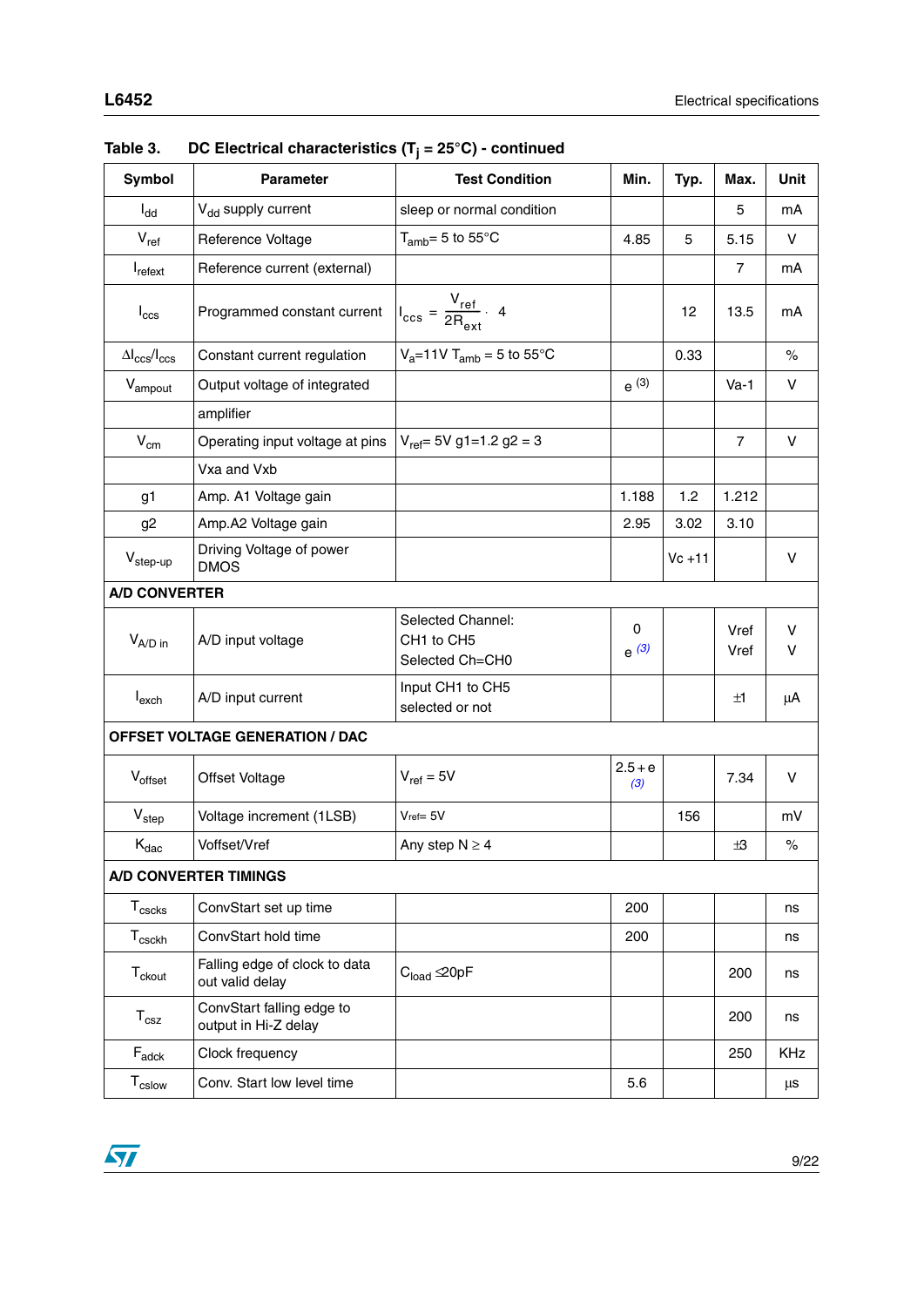| <b>Symbol</b>              | <b>Parameter</b>                                                         | <b>Test Condition</b>                                                                                                                                          | Min.        | Typ. | Max.         | <b>Unit</b> |
|----------------------------|--------------------------------------------------------------------------|----------------------------------------------------------------------------------------------------------------------------------------------------------------|-------------|------|--------------|-------------|
| $T_{\text{acqth}}$         | Theoretical acquisition time                                             | $f_{\text{adck}} = 250$ kHz                                                                                                                                    | 32.4        |      |              | μs          |
| $T_{acqpr}$                | Real acquisition time                                                    | $f_{\text{adck}} = 250$ kHz                                                                                                                                    | 36          |      |              | μs          |
|                            | <b>DIGITAL INTERFACE INPUT</b>                                           |                                                                                                                                                                |             |      |              |             |
| $V_{inp}$                  | Schmitt Trigger positive-going<br>Threshold                              |                                                                                                                                                                |             |      | $2/3V_{dd}$  | V           |
| $V_{\text{inm}}$           | Schmitt Trigger negative-going<br>Threshold                              |                                                                                                                                                                | $1/3V_{dd}$ |      |              | v           |
| Vhys                       | Schmitt Trigger Hysteresis                                               |                                                                                                                                                                | 0.1         | 0.3  | $\mathbf{1}$ | V           |
| lin                        | Input Current (Vin=0; $V_{dd}$ =5) <sup>(4)</sup>                        |                                                                                                                                                                | 50          | 150  | 300          | μA          |
| <b>CR LATCH TIMINGS</b>    |                                                                          |                                                                                                                                                                |             |      |              |             |
| $T_{\text{ls}}$            | Latch set up time                                                        |                                                                                                                                                                | 100         |      |              | ns          |
| T <sub>lhigh</sub>         | Latch high time                                                          |                                                                                                                                                                | 100         |      |              | ns          |
| $T_{\text{low}}$           | Latch data valid to A/D input<br>valid delay                             | Selected channel:<br>CH1CH5<br>CH <sub>0</sub>                                                                                                                 | 4<br>7      |      |              | μs<br>μs    |
| $t_{store}$                | Latching data time                                                       |                                                                                                                                                                | 200         |      |              | ns          |
| Note:                      |                                                                          | The control register (driving signals CRdata, CRclock) is accessed with the same timing<br>specifications as the data 16 bit shift register (signals SDI, SDC) |             |      |              |             |
|                            | SHIFT REGISTER AND LATCH TIMING                                          |                                                                                                                                                                |             |      |              |             |
| $T_{a}$                    | Set up time                                                              |                                                                                                                                                                | 35          |      |              | ns          |
| $T_{b}$                    | Hold time                                                                |                                                                                                                                                                | 35          |      |              | ns          |
| $T_c$                      | Serial clock low time                                                    |                                                                                                                                                                | 35          |      |              | ns          |
| $T_{d}$                    | Serial clock high time                                                   |                                                                                                                                                                | 35          |      |              | ns          |
| $T_{e}$                    | Serial clock period                                                      |                                                                                                                                                                | 125         |      |              | ns          |
| $T_f$                      | Latch set up time                                                        |                                                                                                                                                                | 100         |      |              | ns          |
| $T_g$                      | Latch data high time                                                     |                                                                                                                                                                | 100         |      |              | ns          |
| $T_{\rm set}$              | NcEn setup time with respect<br>to LongPulse (or ShortPulse)<br>Asserted |                                                                                                                                                                | 160         |      |              | ns          |
| T <sub>hold</sub>          | NcEn hold time with respect to<br>LongPulse (or ShortPulse)<br>Asserted  |                                                                                                                                                                | 0           |      |              | ns          |
| $\mathsf{T}_{\mathsf{lp}}$ | Set-up time from latch to Pulse<br>(short and long)                      |                                                                                                                                                                | 125         |      |              | ns          |
| $T_{\sf pl}$               | Time from Pulse deassertion to<br>new data latching                      |                                                                                                                                                                | 125         |      |              | ns          |

### **Table 3. DC Electrical characteristics (Tj = 25°C) - continued**

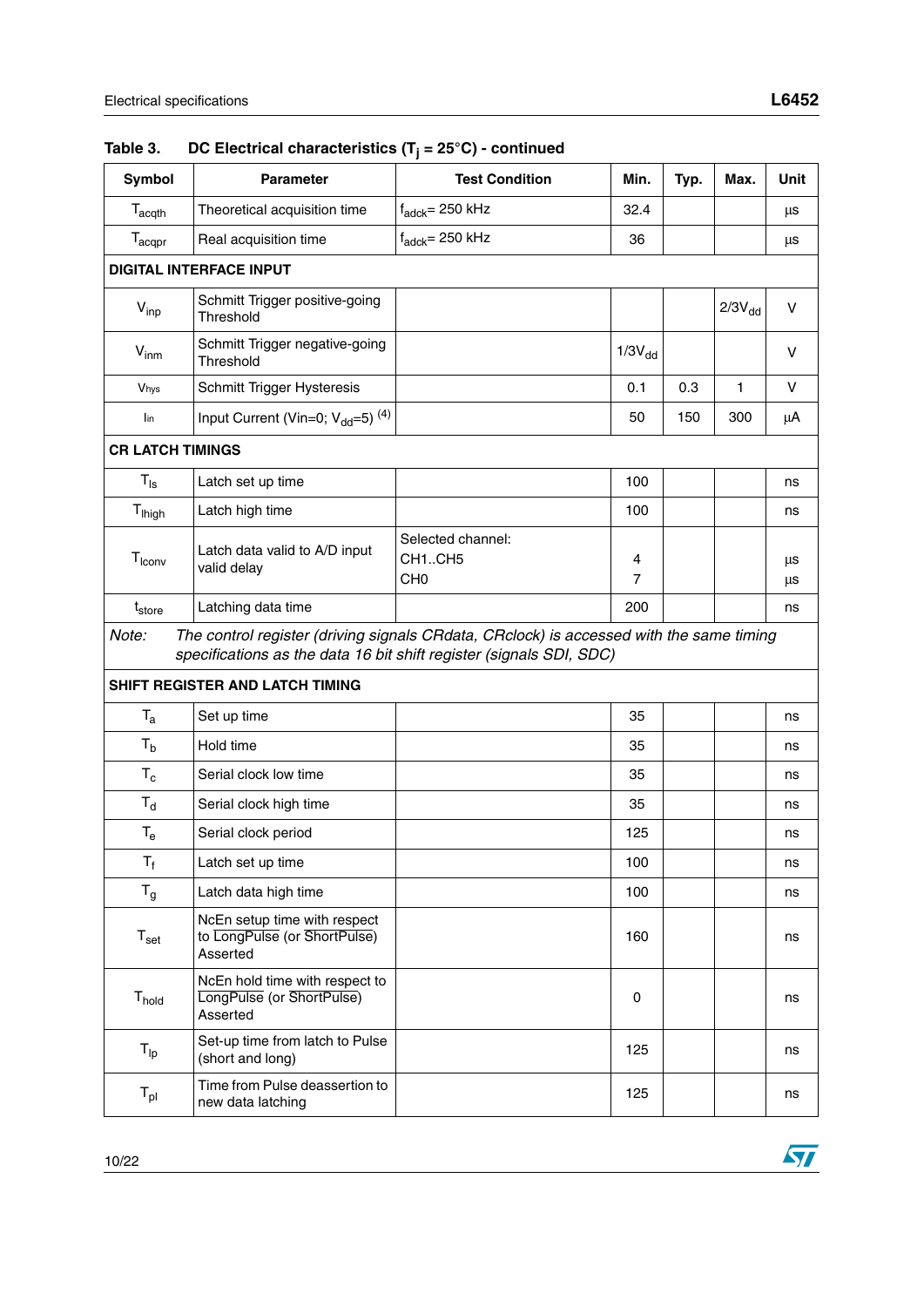| <b>Symbol</b>                             | <b>Parameter</b>                                                                | <b>Test Condition</b><br>Min.                                                                  |     | Typ. | Max. | Unit |
|-------------------------------------------|---------------------------------------------------------------------------------|------------------------------------------------------------------------------------------------|-----|------|------|------|
| <b>OUTPUTS ELECTRICAL CHARACTERISTICS</b> |                                                                                 |                                                                                                |     |      |      |      |
| $I_{\text{out}}$                          | Output Current (outputs 015)                                                    | DC=33%;<br>preheating DC=66%                                                                   | 400 |      |      | mA   |
| $R_{ds(ON)}$                              | On Resistance                                                                   | $T_i = 25^{\circ}C$                                                                            |     |      | 1.3  | Ω    |
| $T_{\text{pdr}}$                          | Power output Turn on Time                                                       | From 50% LongPulse to 90%<br>power output rising edge Load =<br>30 Ohm in parallel with 1.5nF  |     |      | 160  | ns   |
| $T_{\text{pd}}$                           | Toff delay time                                                                 | From 50% LongPulse to 90%<br>power output falling edge Load =<br>30 Ohm in parallel with 1.5nF |     |      | 100  | ns   |
| $R_{\text{pon}}$                          | Open Nozzle Check                                                               |                                                                                                | 0.5 | 1    | 2    | kΩ   |
| <b>HEAD ADDRESS SELECTOR OUTPUT</b>       |                                                                                 |                                                                                                |     |      |      |      |
| T <sub>h</sub>                            | UpC/S2, ResC/S1, ChSel,<br>ClkC/S0 and EnIC set-up time<br>with respect to EnCh |                                                                                                | 150 |      |      | ns   |
| $T_{k}$                                   | UpC/S2, ResC/S1, ChSel,<br>ClkC/S0 and EnIC hold time<br>with respect to EnCh   |                                                                                                | 50  |      |      | ns   |
| $T_j$                                     | UpC/S2 with respect to hold<br>time ClkC/S0                                     |                                                                                                | 200 |      |      | ns   |
| $T_i$                                     | UpC/S2 with respect to setup<br>time ClkC/S0                                    |                                                                                                | 100 |      |      | ns   |
| $T_m$                                     | Enable input to active output<br>delay time                                     |                                                                                                |     |      | 100  | ns   |
| $T_{n}$                                   | Clock to active output delay<br>time                                            |                                                                                                |     |      | 150  | ns   |
| $T_{o}$                                   | Disable input to inactive output<br>delay time                                  |                                                                                                |     |      | 100  | ns   |
| $f_{\text{clk-counter}}$                  | <b>Counter Clock Frequency</b>                                                  |                                                                                                |     |      | 1    | MHz  |
| $Clk_{dc}$                                | Clock duty cycle                                                                |                                                                                                | 10  |      | 90   | $\%$ |
| $T_{on}$                                  | Address Turn on time                                                            | From 50% CIkC/S0 or selector<br>signal to 90% of the address                                   |     |      | 325  | ns   |
| $T_{\rm off}$                             | Address Turn off time                                                           | output variation Load: see Figure<br>11.                                                       |     |      | 325  | ns   |

### **Table 3. DC Electrical characteristics (Tj = 25°C) - continued**

<span id="page-10-0"></span>(1) The three supply voltage are independent inside the specified value;

(2) The Min. value for V<sub>c</sub> power line has been verified down to 4V in application lab.; nevertheless the parameters are guaranteed within spec limit of the above DC ELECTRICAL CHARACTERISTICS table.

<span id="page-10-1"></span>(3)  $e = 2 \cdot V_{step}$ 

(4) This applies to input pins having an internal pull-up (ENCH, LONGPULSE, SHORTPULSE)

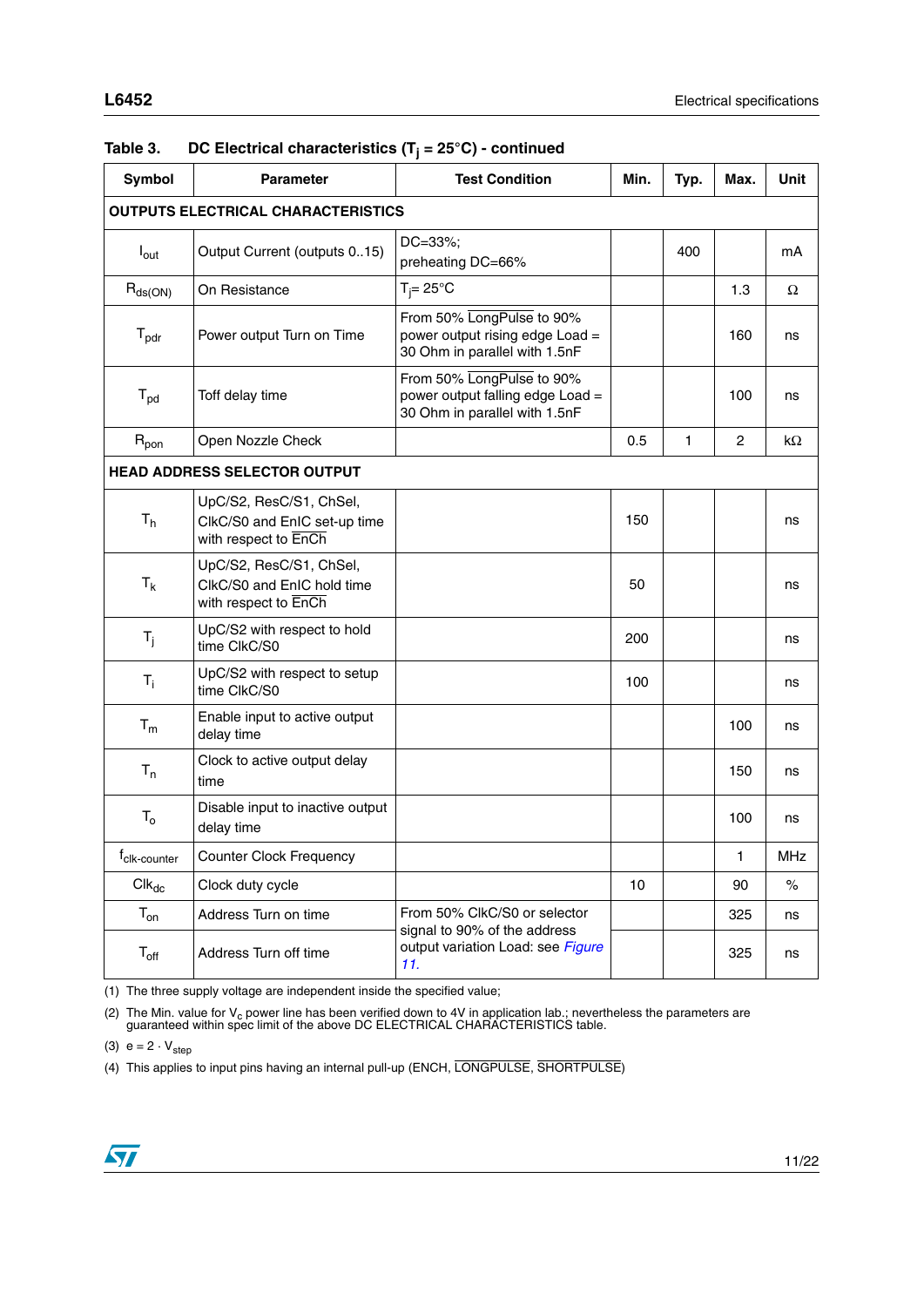$\sqrt{2}$ 

## <span id="page-11-0"></span>**3.3 Counter Truth Table**

 $EnIC = 1$  $UpC/S2 = 1$  $ResC/S1 = 1$ 

| <b>Clock Counter</b> | C <sub>3</sub> | C <sub>2</sub> | C <sub>1</sub> | $_{\rm CO}$ |
|----------------------|----------------|----------------|----------------|-------------|
| 0                    | 0              | $\mathbf 0$    | 0              | $\mathbf 0$ |
|                      | $\Omega$       | 0              | 0              |             |
|                      | 0              | $\Omega$       |                |             |
|                      | $\mathbf 0$    | $\pmb{0}$      |                | $\mathbf 0$ |
|                      | 0              |                |                | $\Omega$    |
|                      | $\Omega$       |                |                |             |
|                      | 0              |                | n              |             |
|                      | 0              |                | $\Omega$       | $\mathbf 0$ |
|                      |                |                | $\Omega$       | $\Omega$    |
|                      |                |                | n              |             |
|                      |                |                |                |             |
|                      |                |                |                | $\Omega$    |
|                      |                | 0              |                | $\Omega$    |
|                      |                | 0              | n              | 0           |
|                      | 0              | $\mathbf 0$    | $\Omega$       | $\mathbf 0$ |

#### $EnIC = 1$  $UpC/S2 = 0$  $ResC/S1 = 1$

| <b>Clock Counter</b> | C <sub>3</sub> | C <sub>2</sub> | C <sub>1</sub> | $_{\rm CO}$ |
|----------------------|----------------|----------------|----------------|-------------|
| $\Omega$             | $\Omega$       | $\mathbf{0}$   | $\Omega$       | $\Omega$    |
|                      | 1              | $\mathbf 0$    | $\Omega$       | $\Omega$    |
|                      |                | $\mathbf{0}$   |                | $\Omega$    |
|                      |                | 1              |                | $\Omega$    |
|                      |                |                |                |             |
|                      |                | ۹              | $\Omega$       |             |
|                      |                |                | $\Omega$       | $\Omega$    |
|                      | $\Omega$       |                | $\mathbf 0$    | $\Omega$    |
|                      | $\Omega$       |                | $\mathbf 0$    |             |
|                      | $\Omega$       |                |                |             |
|                      | $\Omega$       |                |                | $\Omega$    |
|                      | $\Omega$       | $\mathbf 0$    |                | $\Omega$    |
|                      | $\Omega$       | $\pmb{0}$      |                |             |
|                      | $\Omega$       | $\mathbf 0$    | $\Omega$       |             |
|                      | 0              | 0              | 0              | 0           |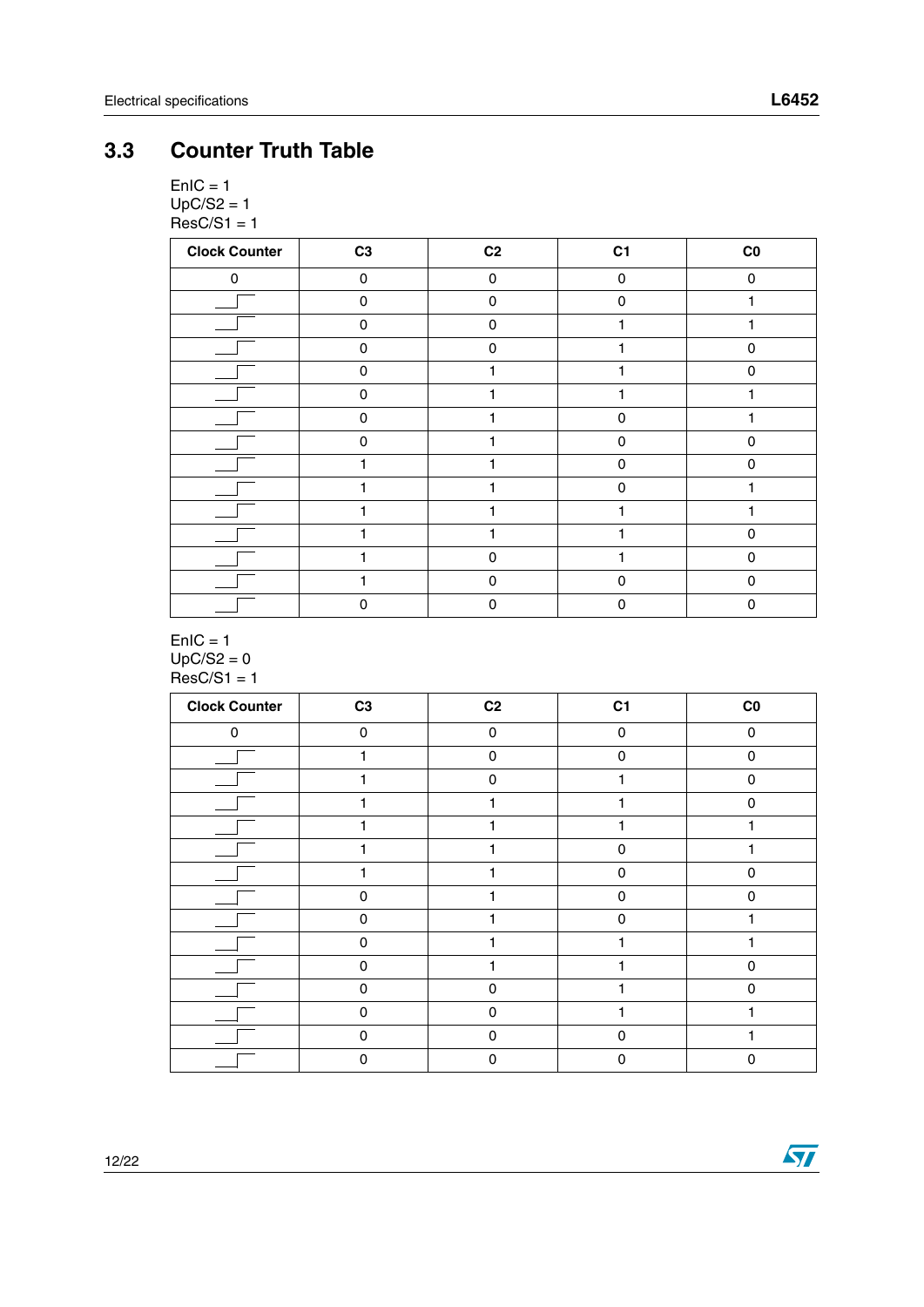## <span id="page-12-0"></span>**3.4 Decoder Truth Table**

| <b>OUTPUTS (HS)</b><br><b>ACTIVE</b> | $C3*$       | $C2*$       | $C1*$       | $CO*$       |
|--------------------------------------|-------------|-------------|-------------|-------------|
| All inactive                         | $\mathbf 0$ | 0           | $\mathbf 0$ | 0           |
| 1                                    | $\mathbf 0$ | $\mathbf 0$ | 0           | 1           |
| $\overline{2}$                       | 0           | $\Omega$    | 1           | 1           |
| $\ensuremath{\mathsf{3}}$            | 0           | $\mathbf 0$ |             | $\mathbf 0$ |
| $\overline{4}$                       | $\mathbf 0$ | 1           |             | $\mathbf 0$ |
| 5                                    | 0           | 1           |             |             |
| $\,6\,$                              | 0           | 1           | $\mathbf 0$ |             |
| $\overline{7}$                       | $\mathbf 0$ | 1           | $\mathbf 0$ | $\mathbf 0$ |
| 8                                    |             | 1           | 0           | 0           |
| $\boldsymbol{9}$                     |             | 1           | $\mathbf 0$ |             |
| 10                                   |             | 1           |             |             |
| 11                                   |             | 1           |             | $\mathbf 0$ |
| 12                                   |             | $\mathbf 0$ |             | $\mathbf 0$ |
| 13                                   |             | $\mathbf 0$ | $\mathbf 0$ | $\mathbf 0$ |
| All inactive                         |             | $\mathbf 0$ | $\mathbf 0$ |             |
| All inactive                         |             | $\mathbf 0$ |             | 1           |

 $*$  C3 = S3, C2 = S2, C1 = S1, C0 = S0, when EnIC = 0

This table is valid for both Channel A and Channel B and when EnCh is set to low level.

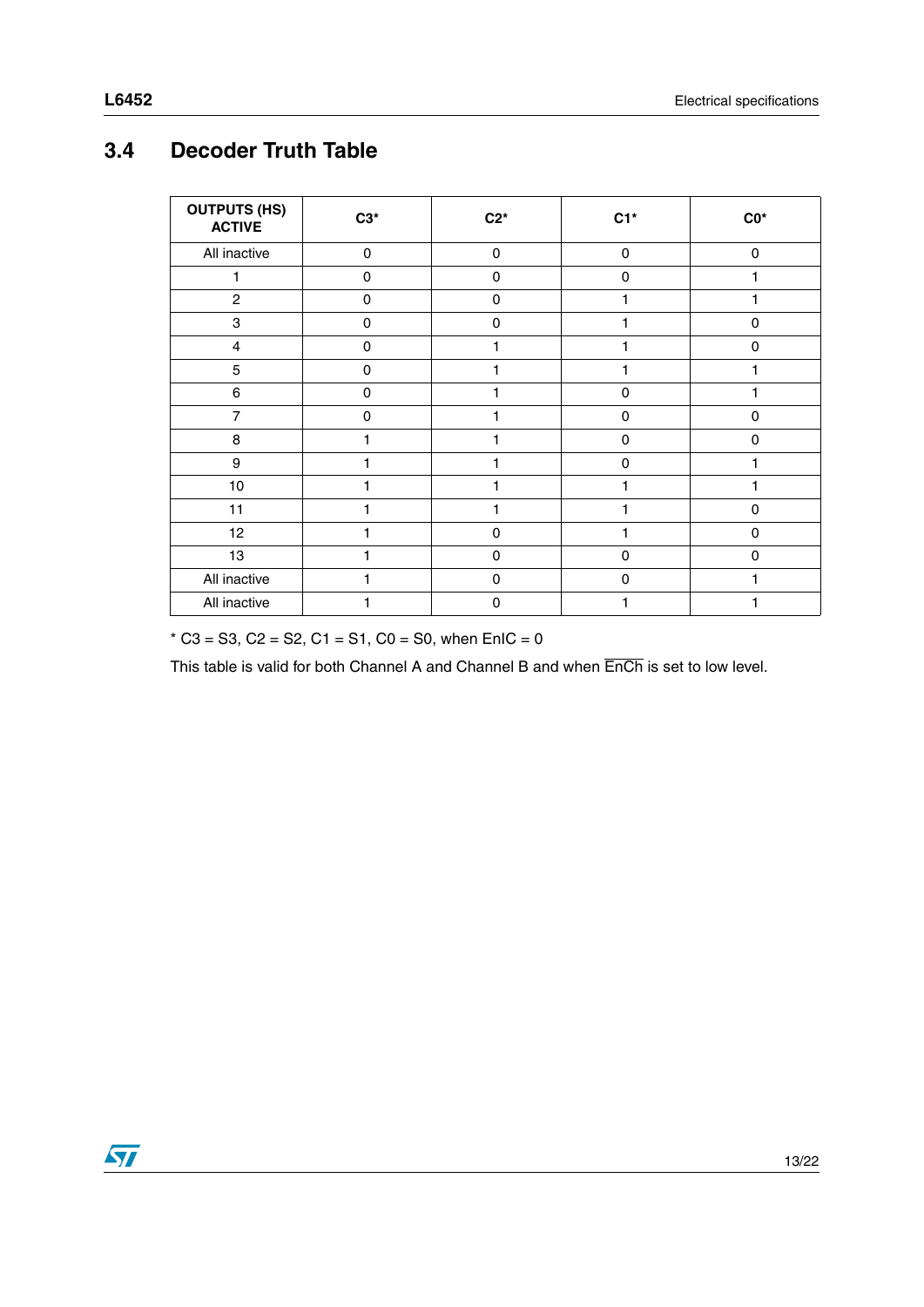# <span id="page-13-0"></span>**4 Print Head Temperature Control Part**

### <span id="page-13-1"></span>**4.1 Introduction**

For quality printing, it is necessary to know and control the temperature of the print head. Thus, the latter has a built - in aluminium resistor, whose value changes slightly with the temperature. The temperature determination is done by injecting a constant current in the resistor, and measuring the voltage drop across it. Since high - end printers have two heads, it must also be possible to switch quickly the measurement process from one to the other. The function is foreseen to be integrated into the head driver, and is described hereafter.

### <span id="page-13-2"></span>**4.2 Print Head Block Diagram (***[Figure 5.](#page-14-0)***)**

At first we have a constant current source, which can be disabled by an external pin (OnEnable) or by a control register, described later. The value of the current can be programmed by an external resistor, and is given by:

$$
I_{\text{CCS}} = \frac{V_{\text{ref}} \cdot 4}{2 \cdot R_{\text{ext}}}
$$

This current is injected either into the resistor of the head A (Ralu. A) or B (Ralu. B), depending of the switch SW3. The resistors are grounded, and the voltage at their << hot >> side (Vx) is re-entered via the pins VxA and VxB. Using separate pins from RxA and RxB permits to be more flexible, and a filter can eventually be added as shown in the drawing.

The voltage Vx is amplified by A1 and A2, and then converted in a digital value. To be compatible with the input range of the A/D converter, it is necessary to subtract an offset voltage Voffset from Vx. Moreover, as the initial value of the aluminum resistor is very imprecise. Voffset must be adjustable; this is done by means of a 5 bit - D/A converter, giving 32 different values. Finally, the voltage at the input of the A/D converter is:

$$
V_{CH0} = g1 \cdot g2 \cdot VX - g2 \times V_{OFFSET}
$$

or

 $V_{CH0} = g1 \cdot g2 \cdot Ralu \cdot I_{CCS} - g2 \cdot V_{OFFSFT}$ ;  $V_{OFFSET} = V_{REF}/2 + N \cdot V_{REF}/32 N = 0, 1, ...31$ 

The reference voltage generator ( $V_{\text{BFE}}$ ) is integrated, and used for the current source and both the A/D and D/A converters. In this way, the system performance is independent from the precision of  $V_{BFF}$ ; this one should, however, be stable. Vref is also available on pin #45, and can be used for low consumption purposes. (The external sinked current has to be a DC current).

The system is under control of a 10 bit register, CR. CR is accessed serially and has a transparent latch, which can be used or not (by trying the latch signal CR latch to  $V_{\text{CC}}$ ).

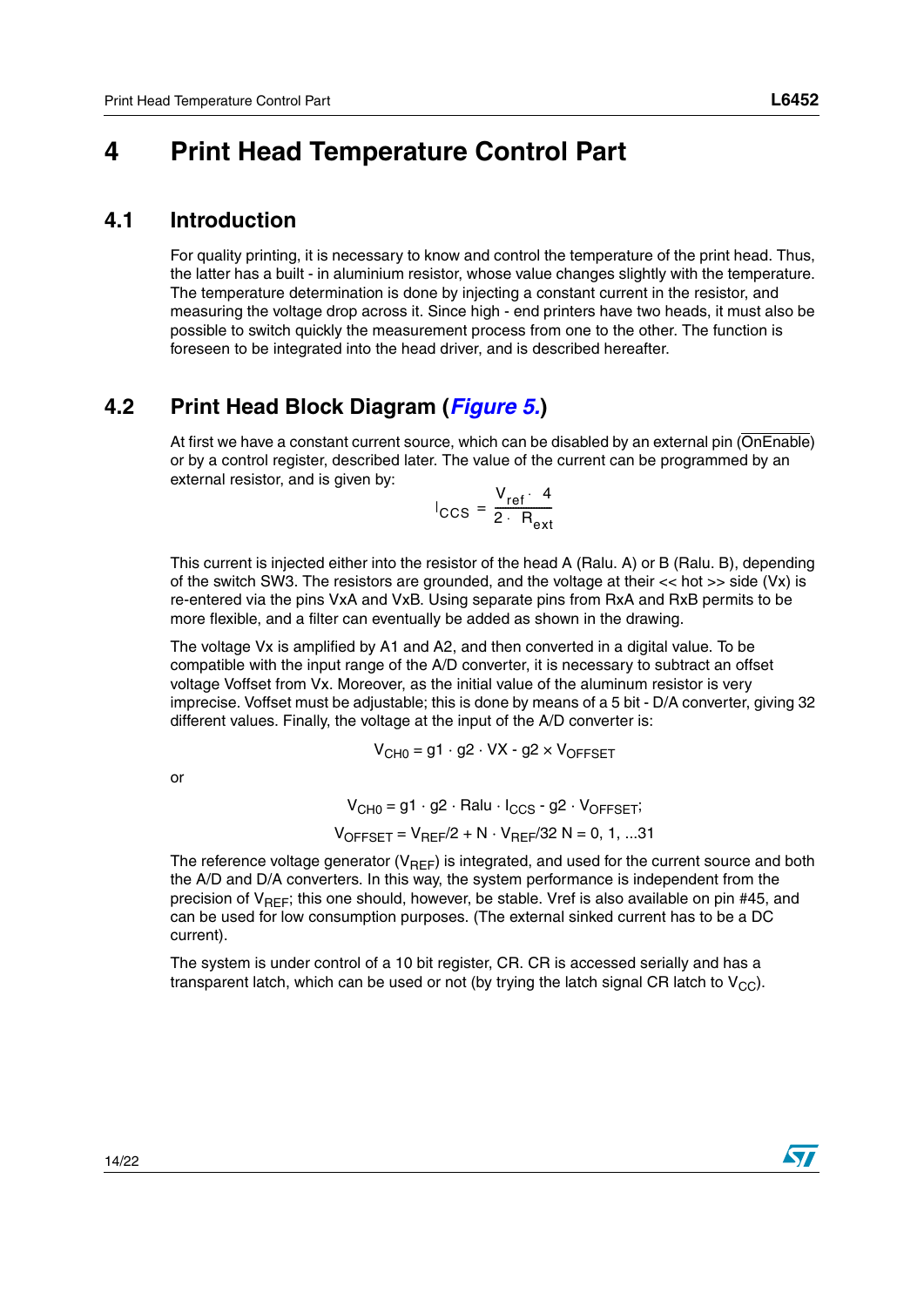

#### <span id="page-14-0"></span>**Figure 5. Print Head Block Diagram**





57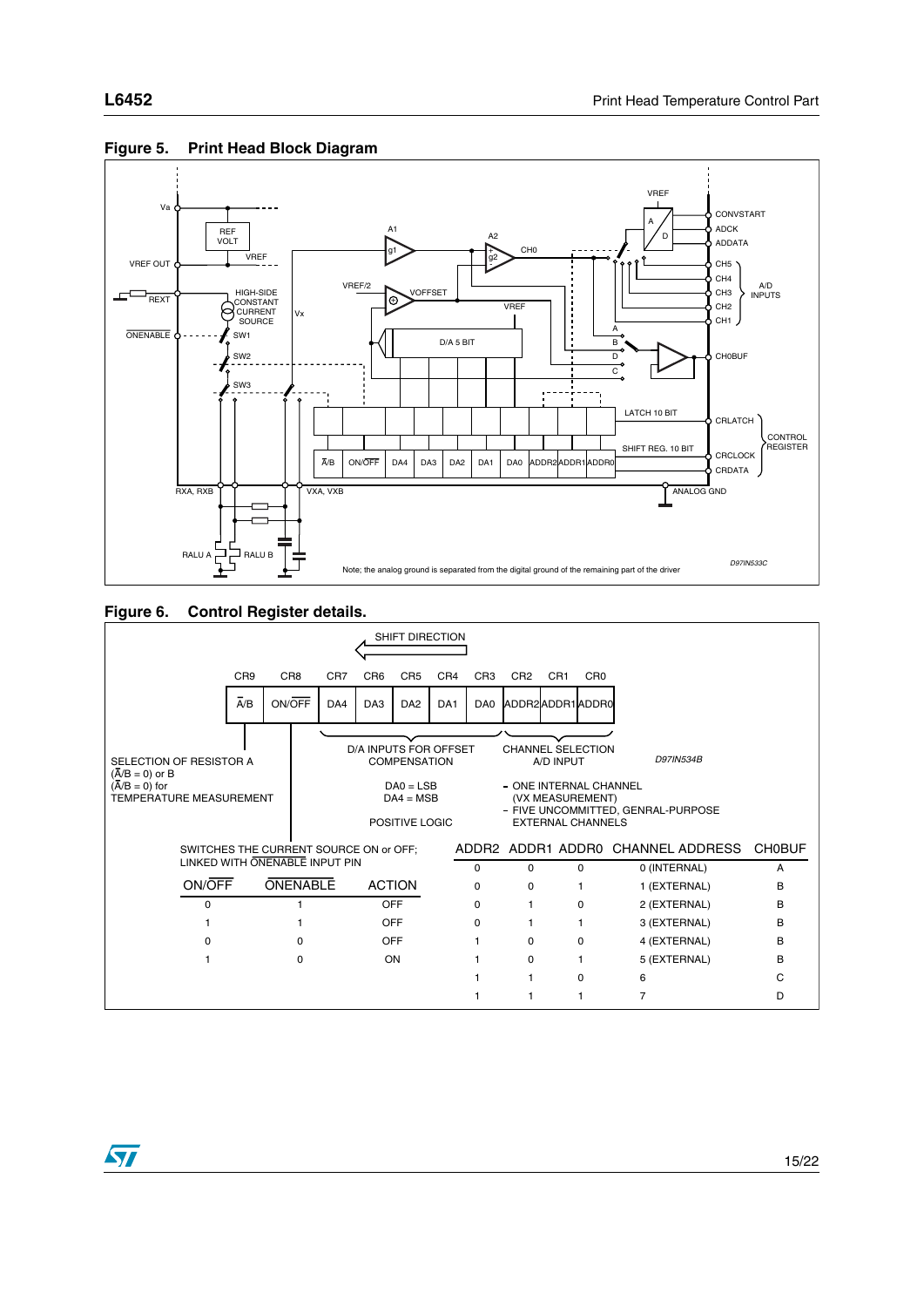

 $\sqrt{2}$ 

#### **Figure 7. CR Latch Timings**







#### **Figure 9. Power Output Timing**





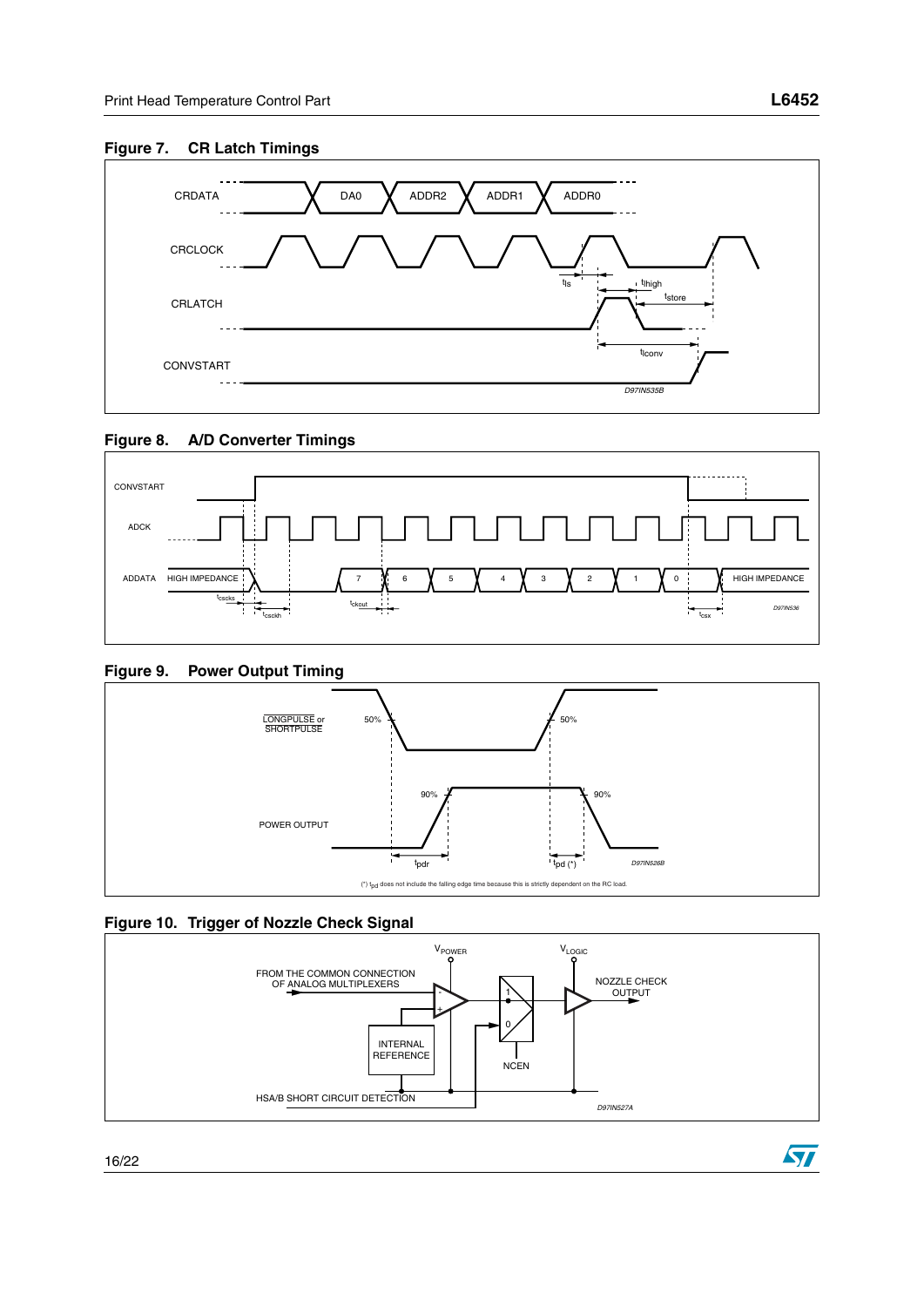### <span id="page-16-0"></span>**Figure 11. Address load reference**



### **Figure 12. Mode Counter**



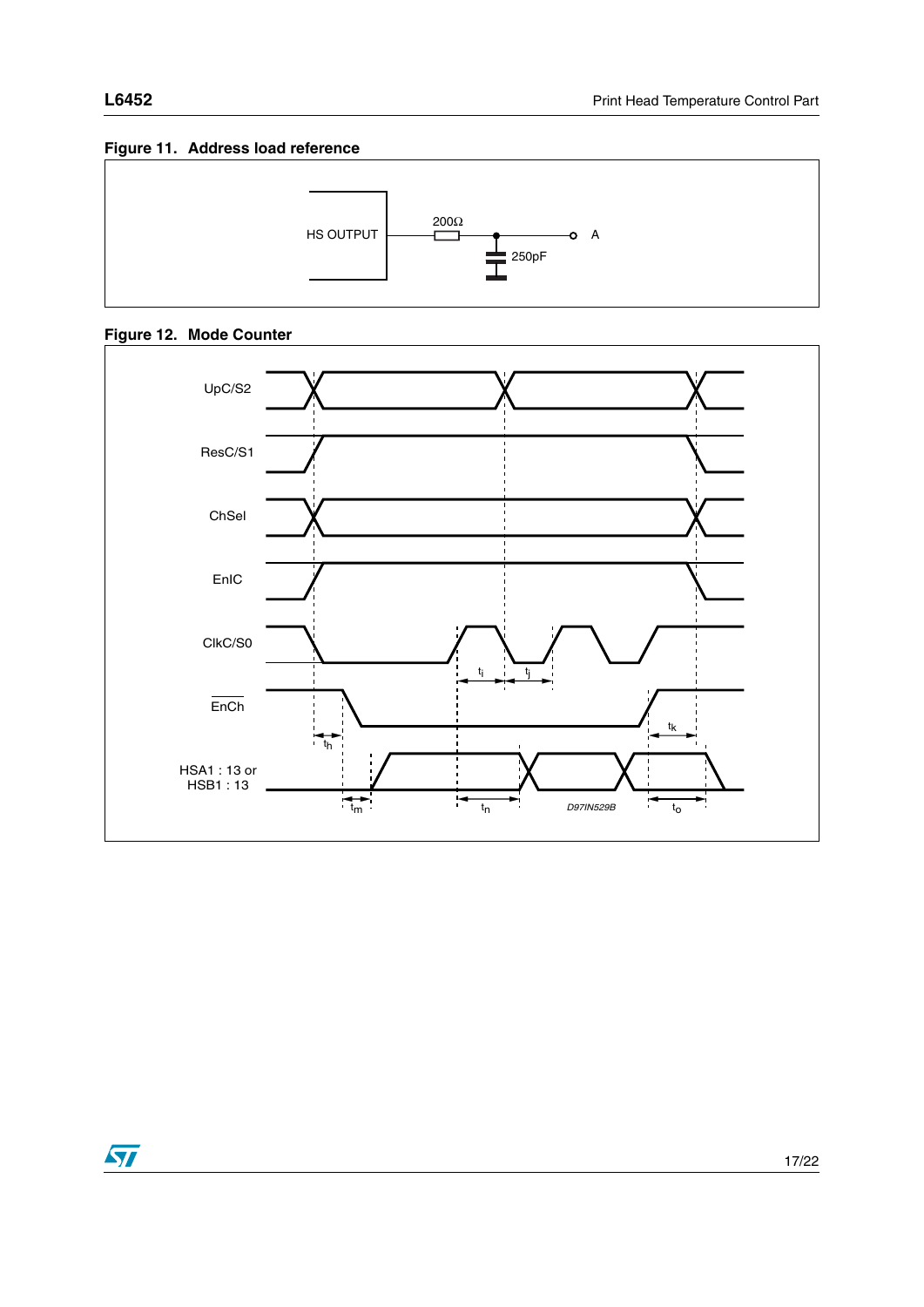#### **Figure 13. Mode Selelector**



#### <span id="page-17-0"></span>**Figure 14. Sequence of Shift Register Data Loading**



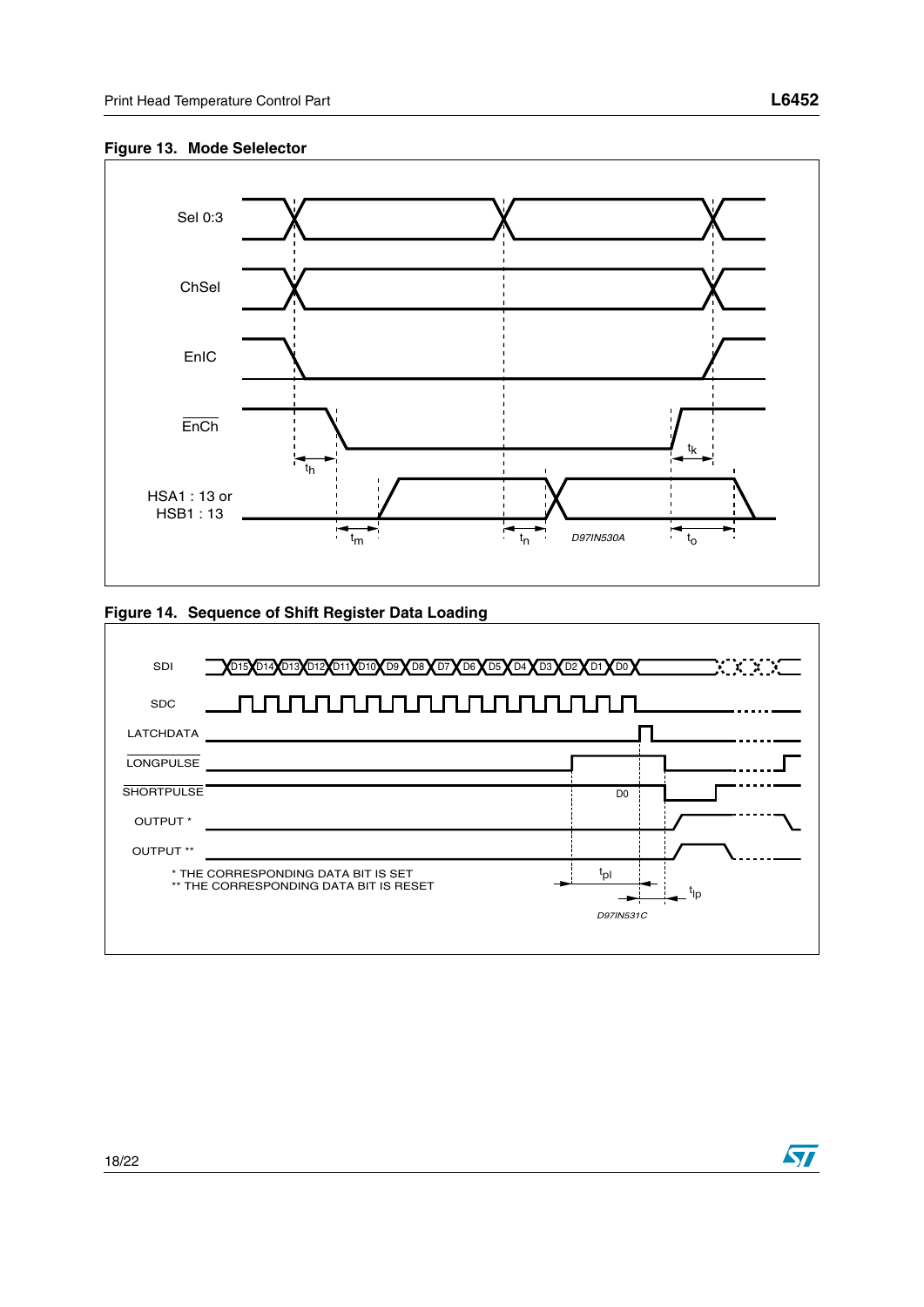



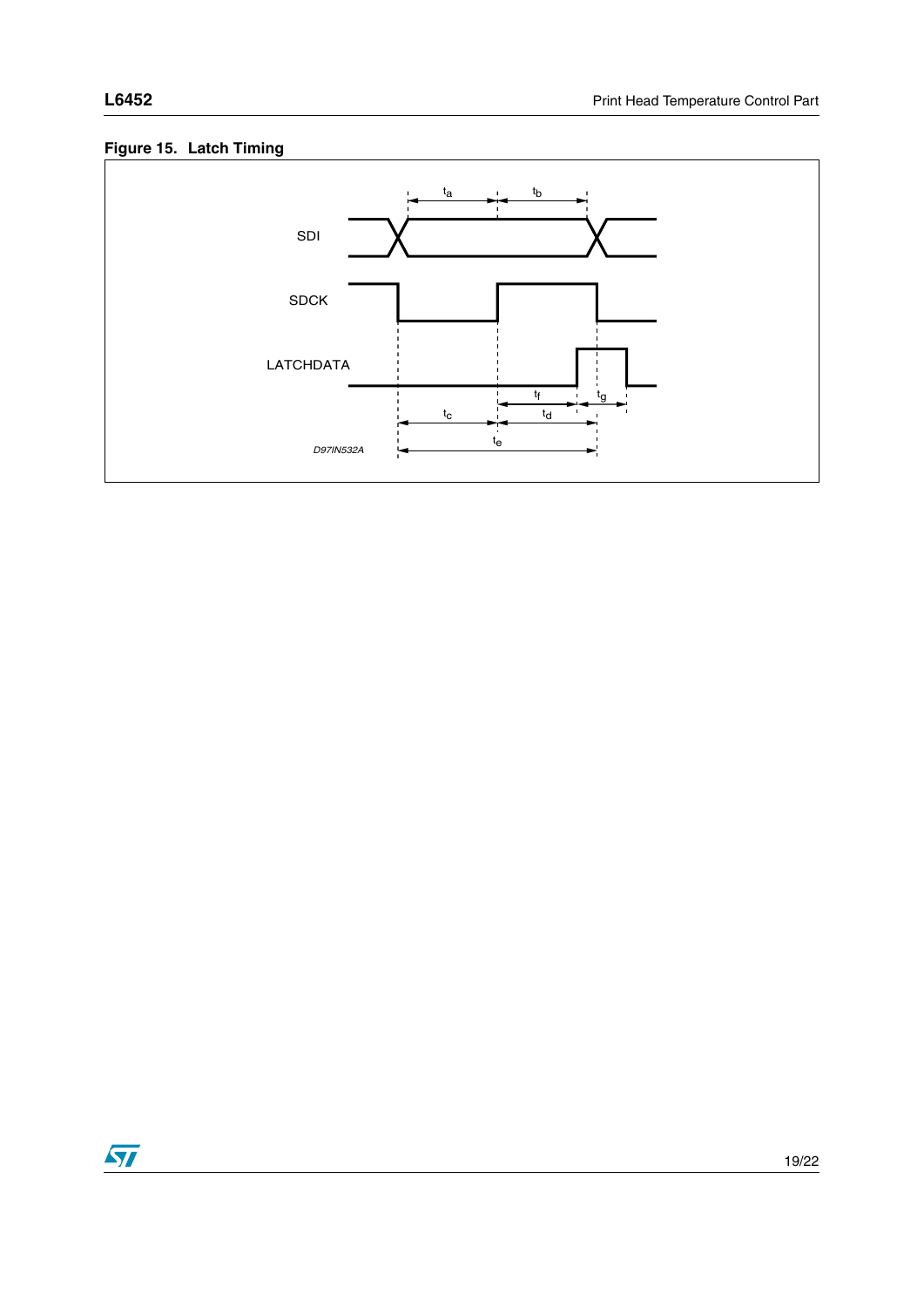ST

# <span id="page-19-0"></span>**5 Package information**

In order to meet environmental requirements, ST offers these devices in ECOPACK<sup>®</sup> packages. These packages have a Lead-free second level interconnect. The category of second Level Interconnect is marked on the package and on the inner box label, in compliance with JEDEC Standard JESD97. The maximum ratings related to soldering conditions are also marked on the inner box label.

ECOPACK is an ST trademark. ECOPACK specifications are available at: www.st.com.

**DIM. mm inch OUTLINE AND MIN. TYP. MAX. MIN. TYP. MAX. MECHANICAL DATA**A 3.40 0.134 A1 0.25 0.010 A2 2.55 2.80 3.05 0.100 0.110 0.120 B 0.22 0.38 0.0087 0.015  $C \mid 0.13 \mid 0.23 \mid 0.005 \mid 0.009$ D 22.95 23.20 23.45 0.903 0.913 0.923 D1 19.90 20.00 20.10 0.783 0.787 0.791 D3 18.85 0.742 e 0.65 0.026 E 16.95 17.20 17.45 0.667 0.677 0.687 E1 | 13.90 | 14.00 | 14.10 | 0.547 | 0.551 | 0.555 E3 12.35 0.486 L 0.65 0.80 0.95 0.026 0.031 0.037 L1 1.60 0.063 **PQFP100** K  $0^\circ$ (min.),  $7^\circ$ (max.)  $\mathbf{D}$  $D1$  $D3$ **ARAAAAA** AAAAAAAA П  $\overline{1}$  $\top$  $\overline{\phantom{0}}$  $\begin{array}{c} \square \\ \square \end{array}$ ╦ Ħ  $\Omega$  $\overline{m}$ HHHH **HHF**  $\qquad \qquad \Box$ ⊕  $\Box$ HН ┠┠┠┠┞┠┠┨╕ 88888 PQFP100

**Figure 16. PQFP100 Mechanical Data & Package Dimensions**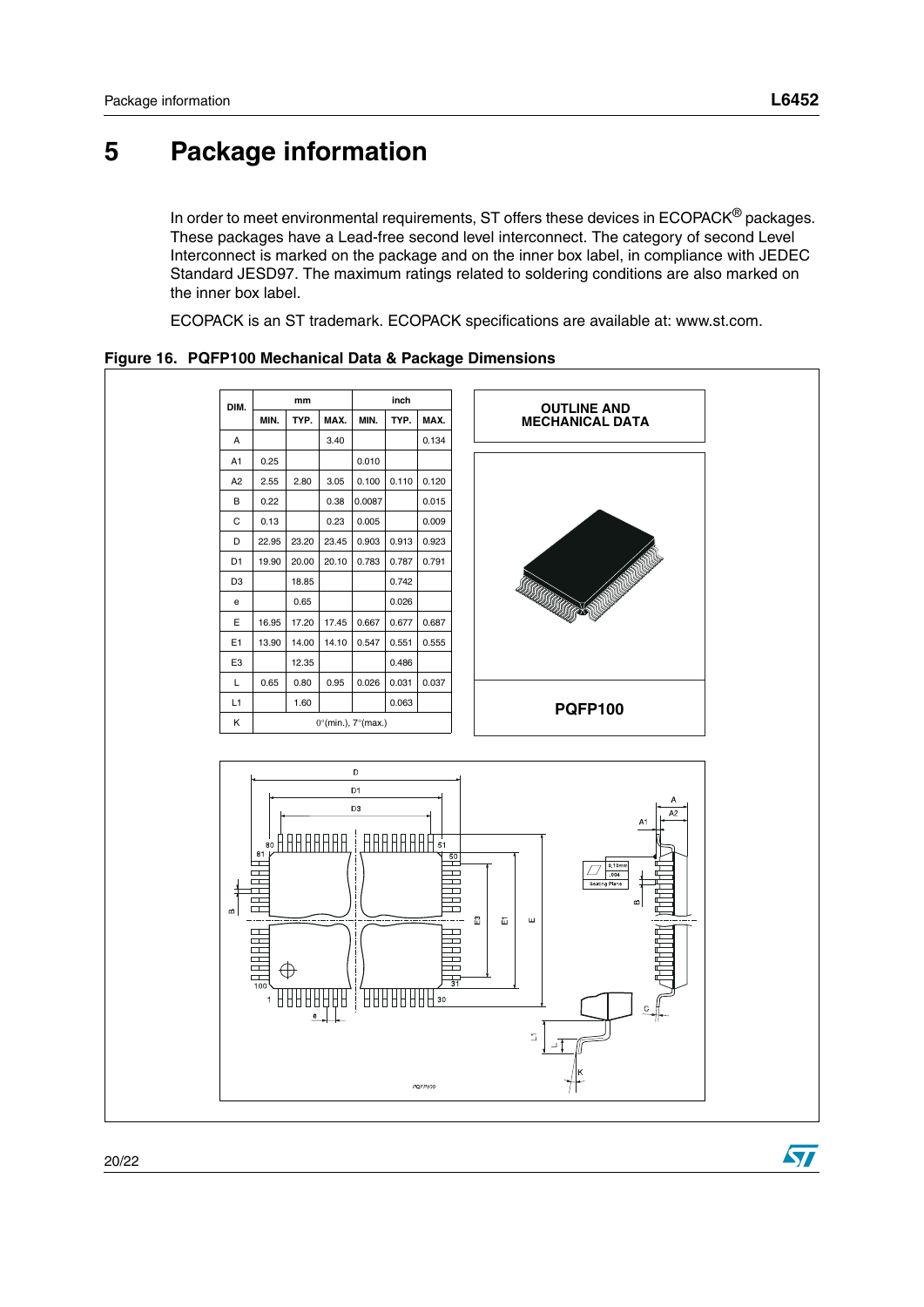# <span id="page-20-0"></span>**6 Revision history**

| <b>Date</b> | <b>Revision</b> | Changes                                                                                                                                                                                                                                                                                                                                              |
|-------------|-----------------|------------------------------------------------------------------------------------------------------------------------------------------------------------------------------------------------------------------------------------------------------------------------------------------------------------------------------------------------------|
| 15-Mar-1999 |                 | Initial release.                                                                                                                                                                                                                                                                                                                                     |
| 06-Feb-2006 | $\overline{2}$  | Modified Electrical Specification and any Time Diagrams.<br>Modified pin and signal names through out the spec.<br>Modified Table 1 Pin function pins 83, 84 & 86.<br>Added ESD parameter in the Table 2 Absolute maximum ratings.<br>Modified Table 3: $T_{\text{set}}$ , $T_{\text{hold}}$ and $R_{\text{non}}$ parameters.<br>Modified Figure 14. |